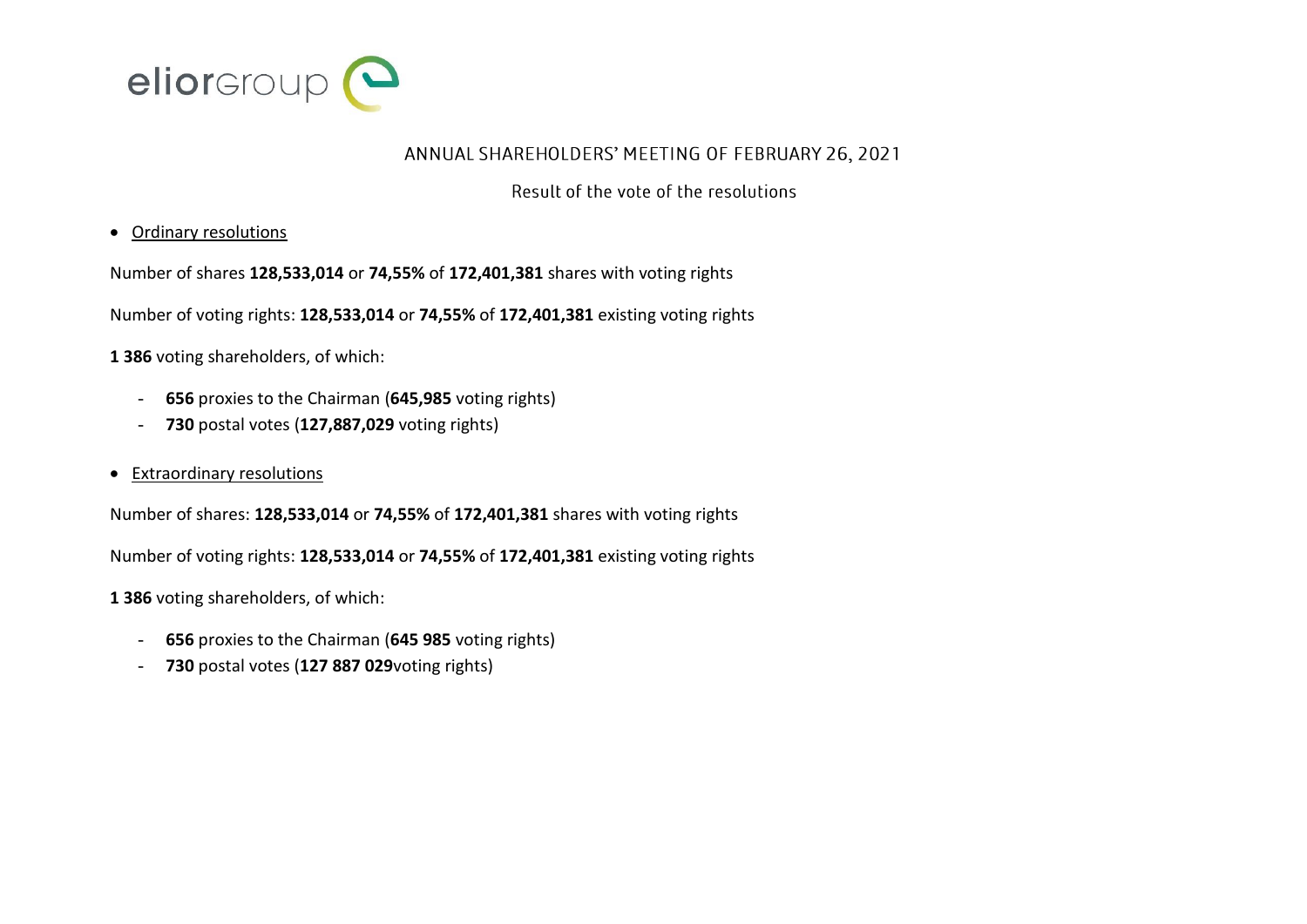| Resolution                                                                                                                                                                                                | Type | For         | % For | Against    | %<br>Against | Abstention | %<br>Abstention | <b>Total Votes</b> | Result  |
|-----------------------------------------------------------------------------------------------------------------------------------------------------------------------------------------------------------|------|-------------|-------|------------|--------------|------------|-----------------|--------------------|---------|
| First resolution - Approval of the parent company<br>financial statements for the year ended September<br>30, 2020 and the related reports                                                                | Ord. | 127,135,283 | 99,09 | 1,165,298  | 0,91         | 232,433    | N/A             | 128,300,581        | Adopted |
| Second resolution - Approval of the consolidated<br>financial statements for the year ended September<br>30, 2020 and the related reports                                                                 | Ord. | 127,131,684 | 99,09 | 1,165,298  | 0,91         | 236,032    | N/A             | 128,296,982        | Adopted |
| Third resolution Appropriation of net profit                                                                                                                                                              | Ord. | 128,492,904 | 99,98 | 22,657     | 0,02         | 17,453     | N/A             | 128,515,561        | Adopted |
| Fourth resolution - Statutory Auditors' special<br>report on related-party agreements and approval of<br>new agreements                                                                                   | Ord. | 128,494,889 | 99,98 | 20,392     | 0,02         | 17,733     | N/A             | 128,515,281        | Adopted |
| Fifth resolution - Approval of the information<br>disclosed pursuant to section I of Article L. 22-10-9<br>of the French Commercial Code relating to<br>directors' and officers' compensation             | Ord. | 128,243,678 | 99,79 | 270,430    | 0,21         | 18,906     | N/A             | 128,514,108        | Adopted |
| Sixth resolution $-$ Approval of the components of<br>the compensation and benefits paid during or<br>awarded for the year ended September 30, 2020 to<br>Gilles Cojan, Chairman of the Board of Director | Ord. | 128,301,158 | 99,84 | 209,402    | 0,16         | 22,454     | N/A             | 128,510,560        | Adopted |
| Seventh resolution - Approval of the components<br>of the compensation and benefits paid during or<br>awarded for the year ended September 30, 2020<br>to Philippe Guillemot, Chief Executive Officer     | Ord. | 127,740,293 | 99,40 | 768,706    | 0,60         | 24,015     | N/A             | 128,508,999        | Adopted |
| Eighth resolution - Approval of the compensation<br>policy applicable to the Chairman of the Board of<br>Directors as from October 1, 2020                                                                | Ord. | 128,275,410 | 99,83 | 212,938    | 0,17         | 44,666     | N/A             | 128,488,348        | Adopted |
| Ninth resolution - Approval of the compensation<br>policy applicable to the Chief Executive Officer<br>and/or any other executive officer(s) of the<br>Company as from October 1, 2020                    | Ord. | 88,250,258  | 68,68 | 40,253,820 | 31,32        | 28,936     | N/A             | 128,504,078        | Adopted |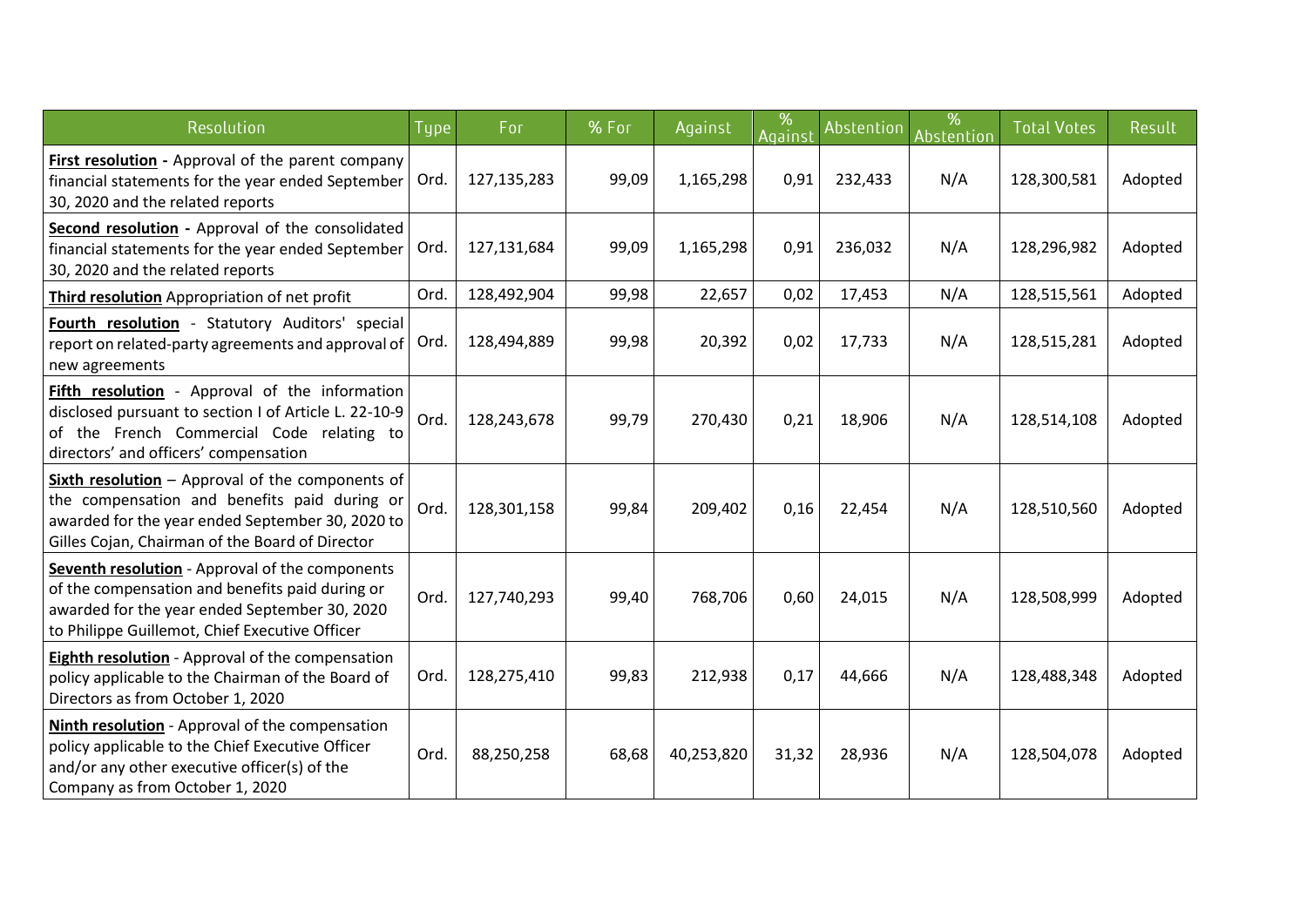| Resolution                                                                                                                                                                                                                                                                                                                                                                                                | Type <sup>1</sup> | For         | % For | Against    | %<br>Against | Abstention | %<br>Abstention | <b>Total Votes</b> | Result  |
|-----------------------------------------------------------------------------------------------------------------------------------------------------------------------------------------------------------------------------------------------------------------------------------------------------------------------------------------------------------------------------------------------------------|-------------------|-------------|-------|------------|--------------|------------|-----------------|--------------------|---------|
| Tenth resolution - Approval of the compensation<br>policy applicable to directors (other than the<br>Chairman and the Chief Executive Officer) as from<br>October 1, 2020                                                                                                                                                                                                                                 | Ord.              | 128,417,440 | 99,93 | 85,791     | 0,07         | 29,783     | N/A             | 128,503,231        | Adopted |
| <b>Eleventh resolution</b> - Setting the annual amount of<br>directors' remuneration                                                                                                                                                                                                                                                                                                                      | Ord.              | 128,198,870 | 99,77 | 297,083    | 0,23         | 37,061     | N/A             | 128,495,953        | Adopted |
| Twelfth resolution - Authorization for the Board of<br>Directors to carry out a share buyback program                                                                                                                                                                                                                                                                                                     | Ord.              | 106,736,462 | 83,05 | 21,784,592 | 16,95        | 11,960     | N/A             | 128,521,054        | Adopted |
| Thirteenth resolution - Authorization for the<br>Board of Directors to increase the Company's<br>capital, with pre-emptive subscription rights for<br>existing shareholders                                                                                                                                                                                                                               | Extr.             | 124,406,514 | 96,80 | 4,115,675  | 3,20         | 10,825     | N/A             | 128,522,189        | Adopted |
| Fourteenth resolution - Authorization for the Board<br>of Directors to increase the Company's capital,<br>without pre-emptive subscription rights for existing<br>shareholders but with a compulsory priority<br>subscription period for such shareholders, by way<br>of a public offer (other than an offer as defined in<br>section 1 of Article L. 411-2 of the French Monetary<br>and Financial Code) | Extr.             | 121,472,931 | 94,52 | 7,046,776  | 5,48         | 13,307     | N/A             | 128,519,707        | Adopted |
| Fifteenth resolution - Authorization for the Board<br>of Directors to increase the Company's capital,<br>without pre-emptive subscription rights for<br>existing shareholders, by way of an offer as<br>defined in section 1 of Article L. 411-2 of the<br>French Monetary and Financial Code                                                                                                             | Extr.             | 120,895,702 | 94,07 | 7,624,540  | 5,93         | 12,772     | N/A             | 128,520,242        | Adopted |
| Sixteenth resolution - Authorization for the Board<br>of Directors to increase the Company's capital by<br>capitalizing reserves, profit, the share premium<br>account or other eligible items                                                                                                                                                                                                            | Extr.             | 126,982,520 | 98,80 | 1,537,809  | 1,20         | 12,685     | N/A             | 128,520,329        | Adopted |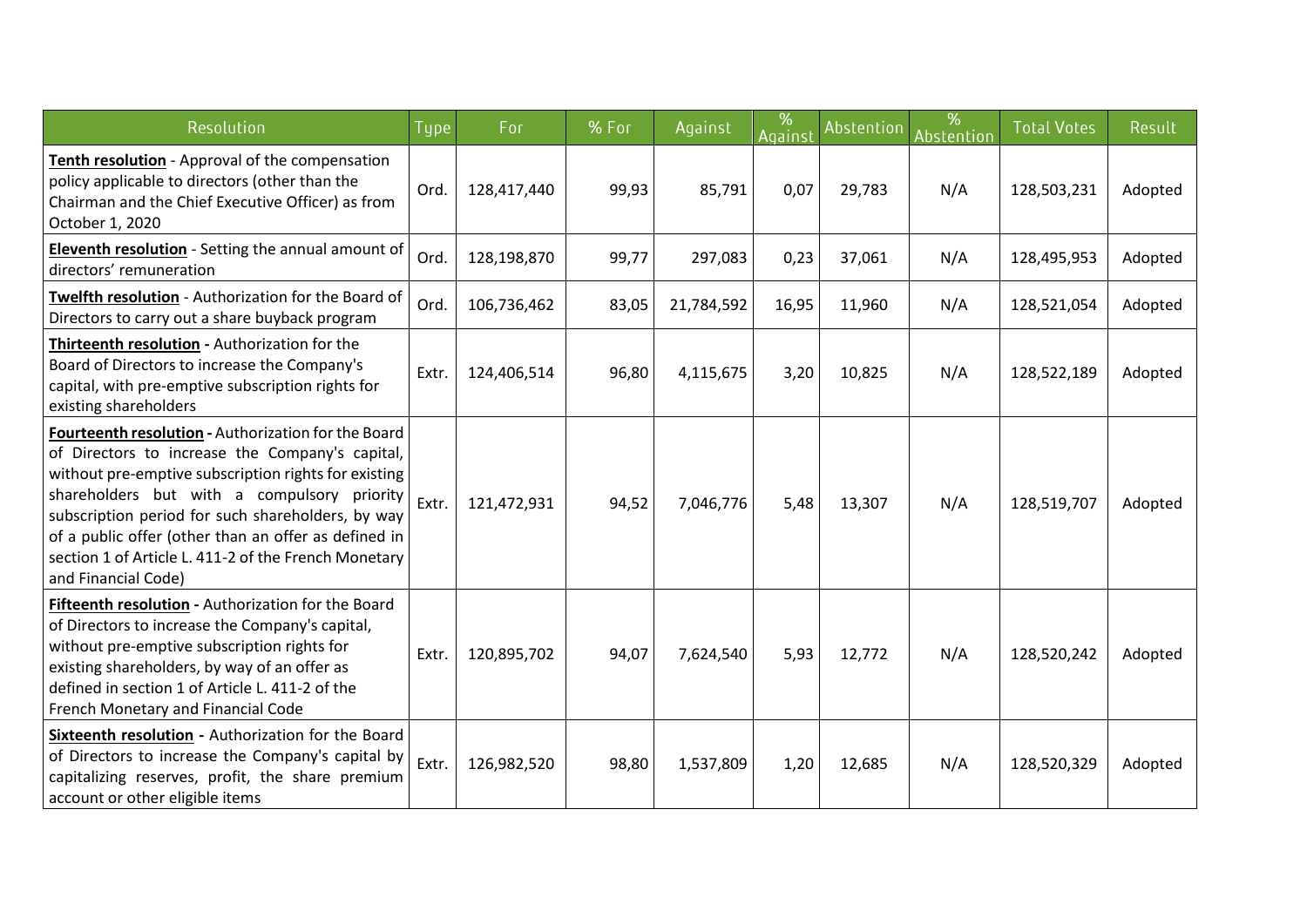| Resolution                                                                                                                                                                                                                                                                                                                                           | Type  | For         | % For | Against    | %<br>Against | <b>Abstention</b> | $\frac{9}{6}$<br>Abstention | <b>Total Votes</b> | Result   |
|------------------------------------------------------------------------------------------------------------------------------------------------------------------------------------------------------------------------------------------------------------------------------------------------------------------------------------------------------|-------|-------------|-------|------------|--------------|-------------------|-----------------------------|--------------------|----------|
| Seventeenth resolution - Authorization for the<br>Board of Directors to increase the Company's<br>capital by issuing shares and/or other securities to<br>members of an employee share ownership plan,<br>without pre-emptive subscription rights for existing<br>shareholders                                                                       | Extr. | 59,353,491  | 46,18 | 69,167,990 | 53,82        | 11,533            | N/A                         | 128,521,481        | Rejected |
| Eighteenth resolution - Authorization for the Board<br>of Directors to grant new or existing shares free of<br>consideration, automatically entailing the waiver of $\vert$ Extr.<br>pre-emptive subscription rights for existing<br>shareholders                                                                                                    |       | 125,684,431 | 97,80 | 2,830,594  | 2,20         | 17,989            | N/A                         | 128,515,025        | Adopted  |
| Nineteenth resolution - Authorization for the<br>Board of Directors to<br>grant stock<br>options<br>for<br>exercisable<br>existing<br>shares,<br>new<br>or<br>automatically entailing the waiver of pre-emptive<br>subscription rights for existing shareholders                                                                                     | Extr. | 117,892,874 | 92,56 | 9,478,269  | 7,44         | 1,161,871         | N/A                         | 127,371,143        | Adopted  |
| Twentieth resolution - Authorization for the Board<br>of Directors to reduce the Company's capital by<br>canceling shares purchased under a share buyback<br>program                                                                                                                                                                                 | Extr. | 128,405,567 | 99,91 | 117,427    | 0,09         | 10,020            | N/A                         | 128,522,994        | Adopted  |
| Twenty-first resolution - Authorization to set the<br>issue price for issues carried out without pre-<br>subscription<br>rights<br>for<br>emptive<br>existing<br>shareholders pursuant to the 14th and 15th<br>resolutions, subject to the terms and conditions set<br>by the shareholders and a ceiling of 10% of the<br>Company's capital per year | Extr. | 122,867,607 | 95,60 | 5,652,375  | 4,40         | 13,032            | N/A                         | 128,519,982        | Adopted  |
| Twenty-second resolution - Amendments to the<br>Company's bylaws to align them with French<br>legislation                                                                                                                                                                                                                                            | Extr. | 128,500,531 | 99,99 | 17,898     | 0,01         | 14,585            | N/A                         | 128,518,429        | Adopted  |